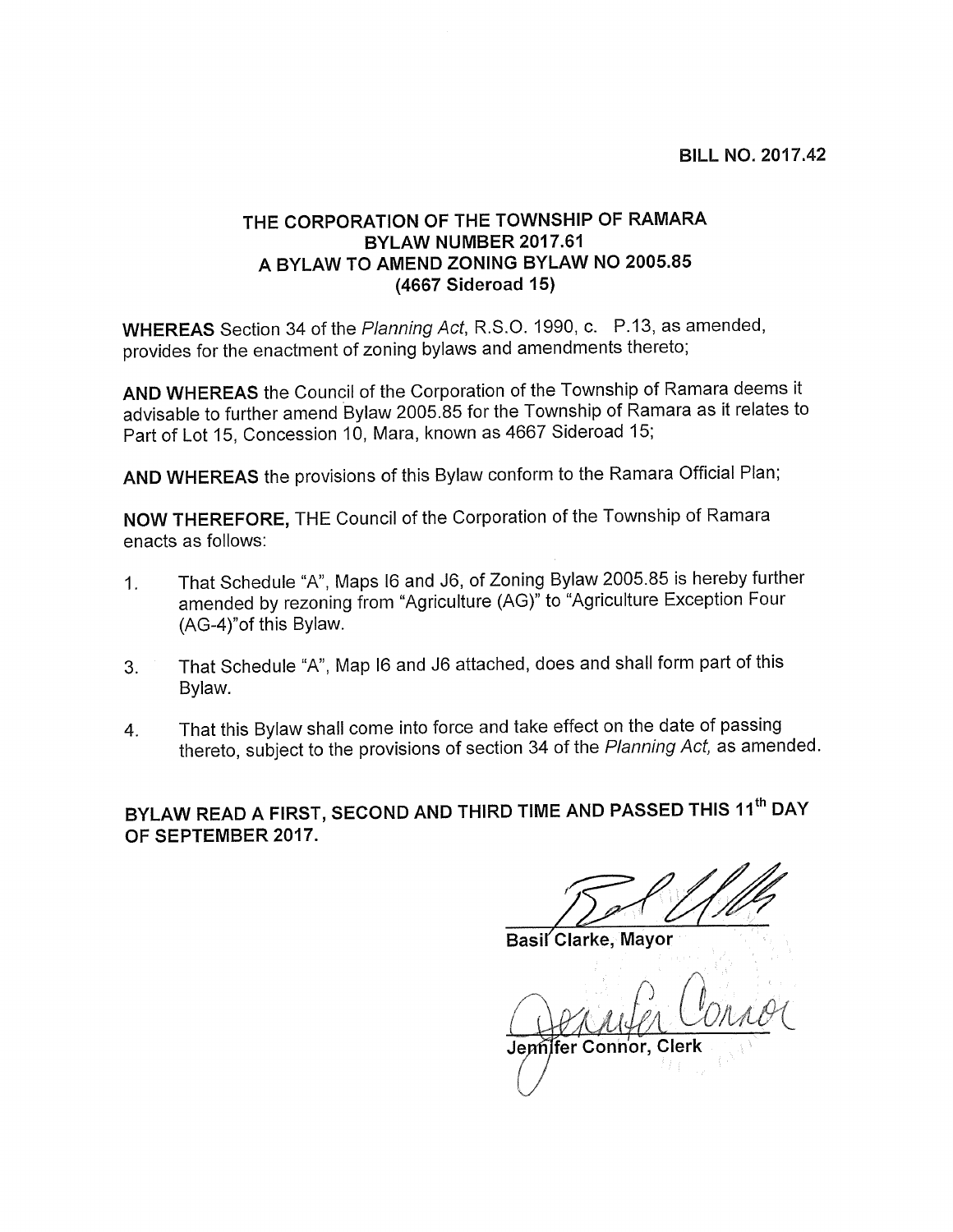## SCHEDULE "A" TO BYLAW #2017.61